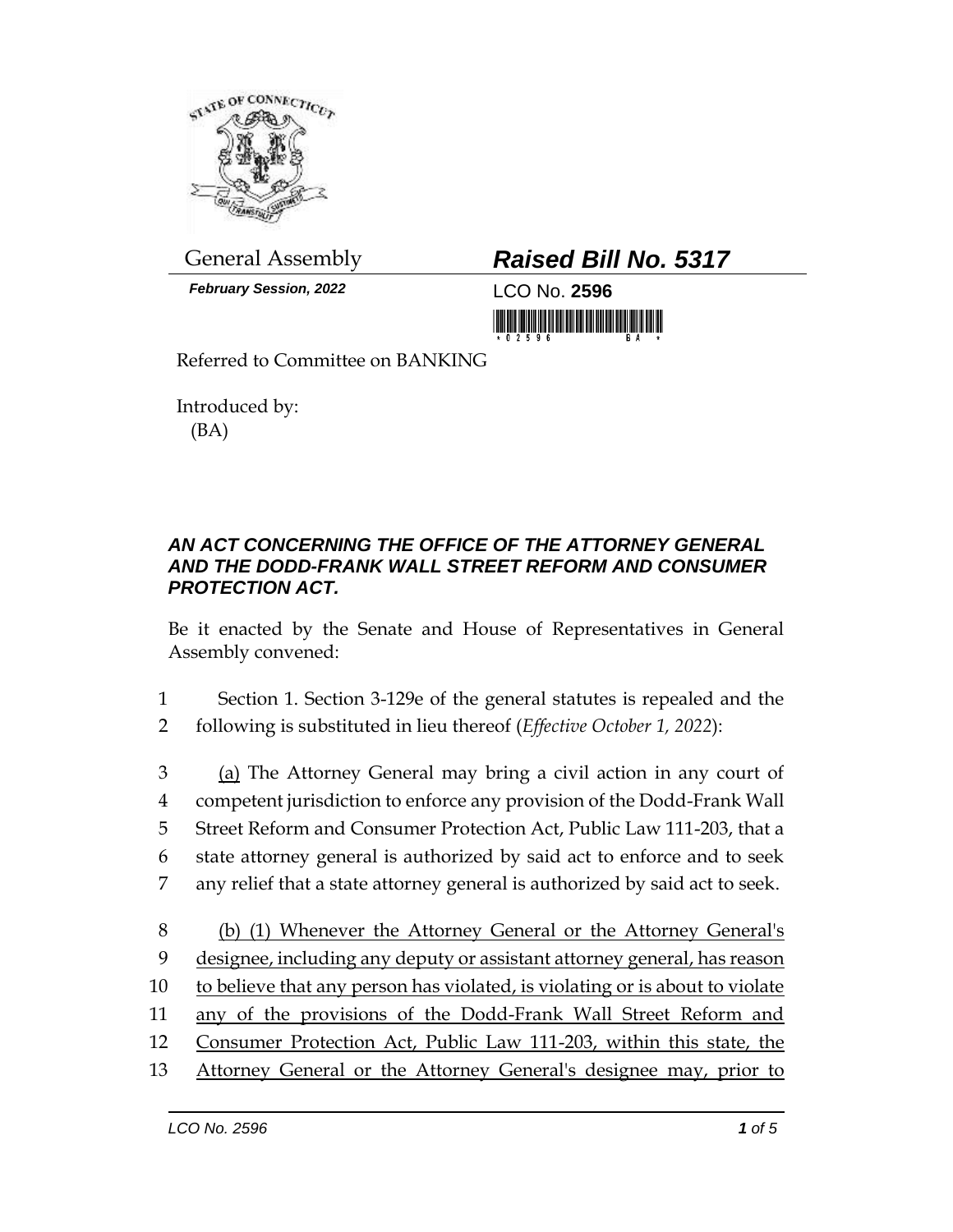instituting any action or proceeding against such person, issue in writing and cause to be served upon any person within or outside the state, by subpoena or subpoena duces tecum, a demand requiring such person to (A) submit to the Attorney General or the Attorney General's designee any documentary material, including any books, papers, correspondence, memoranda, agreements or other documents or records relevant to the scope of the alleged violation, regardless of location, (B) appear before the Attorney General or the Attorney General's designee and give testimony within or outside the state, or (C) respond to written interrogatories as to any matters relevant to the scope of the alleged violation. For the purposes of this subsection, "documentary material" includes, but is not limited to, any information in a written, recorded or electronic form. The person upon whom a subpoena is served under this subsection shall bear the costs of compliance with such subpoena. (2) Any subpoena for documentary material issued under this

 subsection shall (A) state the nature of the alleged violation, (B) describe the class or classes of documentary material to be reproduced thereunder with such definiteness and certainty as to be accurately defined, and (C) prescribe a date that would allow a reasonable time to respond. All testimony taken in accordance with an action or proceeding brought under this section shall be under oath and a written transcript shall be made of the same, a copy of which shall be furnished to such person appearing, and shall not be available for public disclosure. All written interrogatories shall prescribe a return date that would allow a reasonable time to respond, which responses shall be under oath and not be available for public disclosure. No subpoena issued under this subsection shall require the submission of that portion of any documentary material, testimony or responses to interrogatories 43 that would be privileged or precluded from disclosure if demanded in a grand jury investigation. (3) Service of subpoenas ad testificandum, subpoenas duces tecum,

- notices of deposition and written interrogatories, as provided in this
- subsection, may be made by: (A) Personal service or service at the usual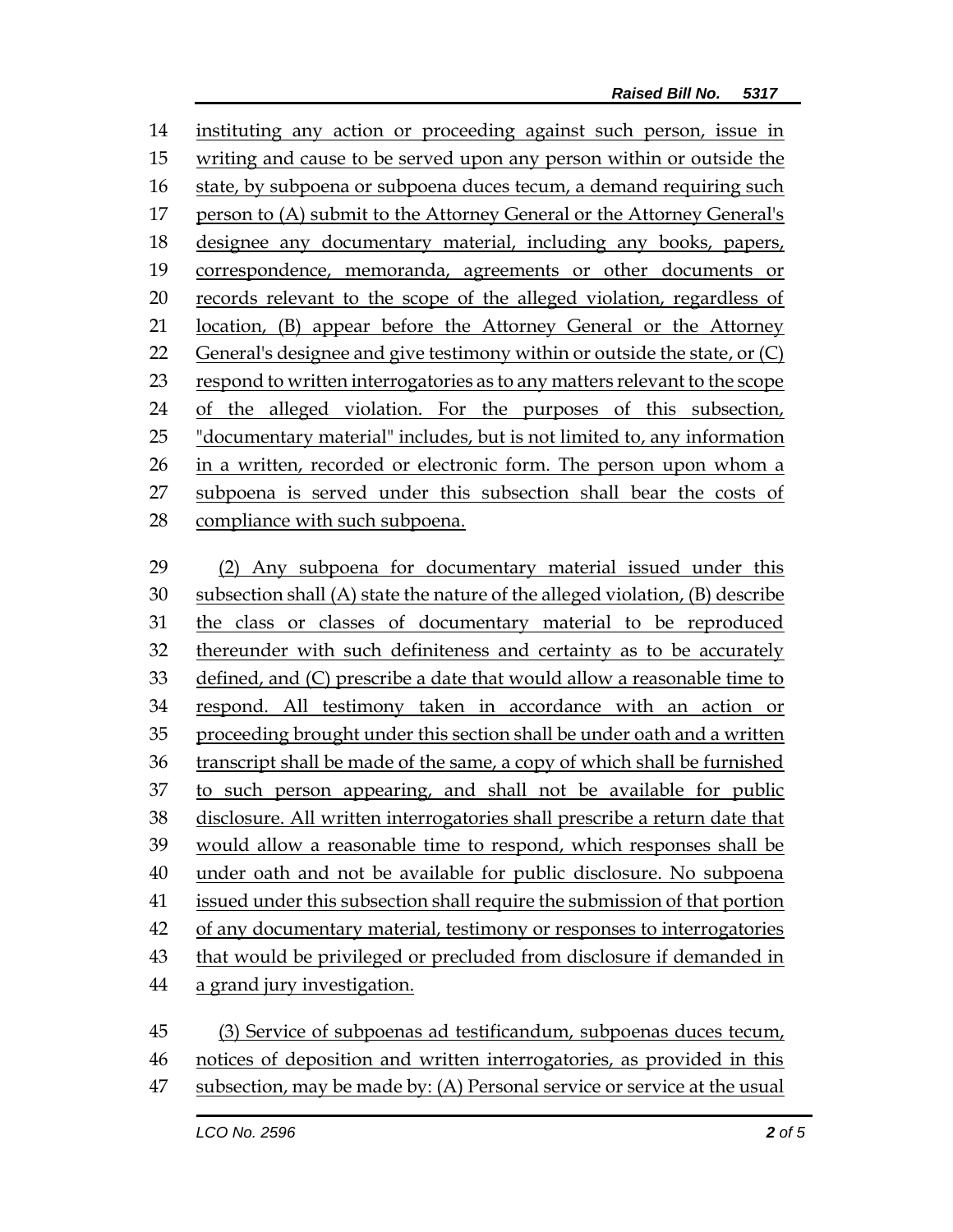place of abode, or (B) registered or certified mail, return receipt requested, a duly executed copy thereof addressed to the person to be served at such person's principal place of business in this state, or, if such person has no principal place of business in this state, at such person's principal office or such person's residence.

 (4) All documentary material and responses to interrogatories furnished to, and all transcripts of testimony taken by, the Attorney General or the Attorney General's designee, pursuant to a subpoena issued under this subsection or voluntarily, and all information obtained, collected or prepared in connection with an investigation conducted pursuant to this subsection, including the identity of the person furnishing such documentary information or testimony, shall be held in the custody of the Attorney General or the Attorney General's designee, and shall not be available to the public or be subject to inspection or disclosure under the Freedom of Information Act, as defined in section 1-200. Any documentary material furnished to the Attorney General or the Attorney General's designee may be returned to the person furnishing such documentary material upon the termination of the Attorney General's investigation or final determination of any action or proceeding commenced thereunder.

 (5) Notwithstanding the prohibition against public disclosure of documentary material and other information provided in this subsection, any confidential material may be used by the Attorney General or the Attorney General's designee, in connection with any 72 investigation conducted pursuant to this subsection, when the Attorney General or the Attorney General's designee, reasonably determines that it is necessary to disclose such confidential material to a person providing a sworn or unsworn oral statement in order to adduce evidence of a suspected violation of a provision of the Dodd-Frank Wall Street Reform and Consumer Protection Act, Public Law 111-203, and reasonably believes that the person providing any such sworn or unsworn oral statement: (A) Is an author or recipient of the confidential material, (B) has read the confidential material, or (C) is otherwise aware of the substance of the confidential material. No copy or original of the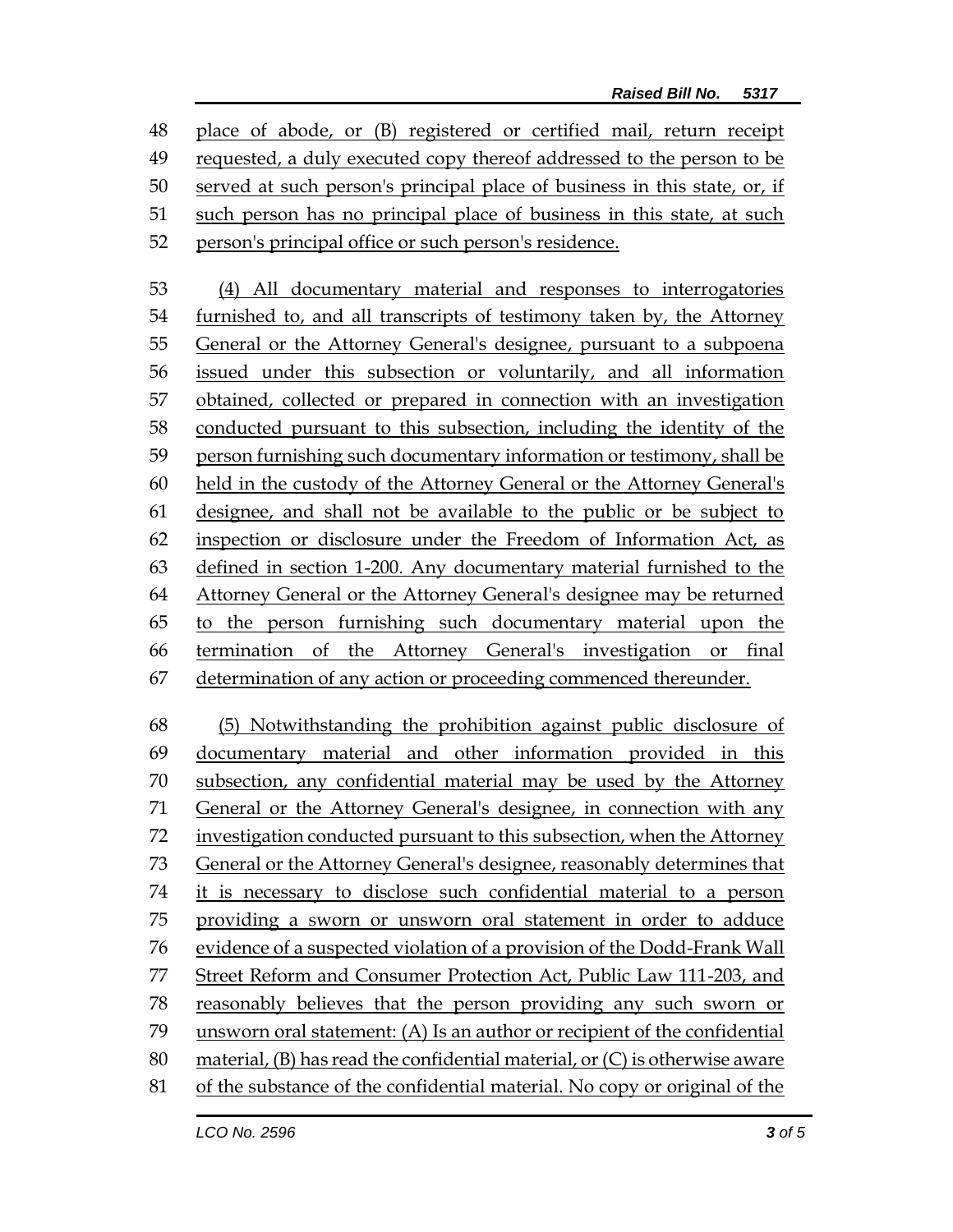confidential material described or shown to a person providing a sworn or unsworn oral statement pursuant to this subsection shall be retained by such person. For purposes of this subsection, "confidential material" means documentary material, responses to interrogatories or written transcripts of oral testimony, or copies thereof, or other information produced pursuant to a subpoena issued under this subsection. (6) The Attorney General or the Attorney General's designee, may, without waiving any privilege, disclose any confidential material 90 described in this subsection for any appropriate supervisory, governmental, law enforcement or other public purpose, including, but not limited to, a civil action brought pursuant to subsection (a) of this section, and may cooperate with officials of the federal government, the state and other states, including, but not limited to, the sharing and disclosure of information and evidence obtained pursuant to a subpoena issued under this subsection. Any such disclosure shall be made under safeguards designed to prevent further dissemination of such confidential material. In any proceeding before a court, the court may issue a protective order in appropriate circumstances to protect the confidentiality of any such confidential material and order that any such confidential material on file with the court or filed in connection with 102 the court proceeding be sealed and that the public be excluded from any portion of the proceeding at which any such confidential material is disclosed. (7) In the event any person refuses to comply with or obey, or otherwise fails to comply with or obey, a subpoena served in accordance with the provisions of this subsection, the Attorney General or the Attorney General's designee designated by the Attorney General, may apply (A) to the superior court for the judicial district of Hartford for compliance, which court may, upon notice to such person, issue an order requiring such compliance, which shall be served upon such person, and (B) to the superior court for the judicial district of Hartford for an order, which court may, after notice to such person and hearing

- thereon, issue an order requiring payment to the state of a civil penalty
- of not more than one hundred thousand dollars. Failure to obey the